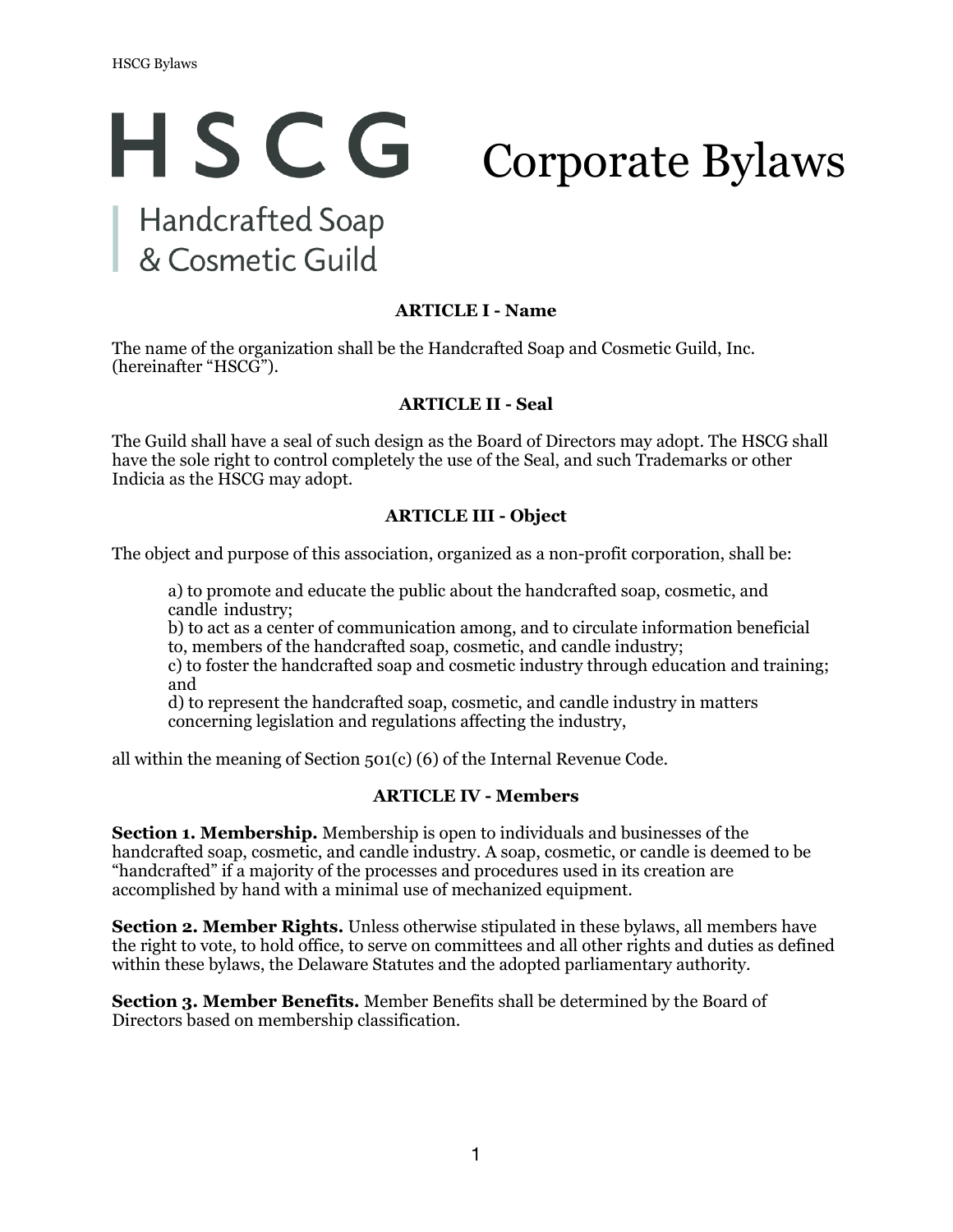**Section 4. Membership Classification.** The HSCG shall have the following membership classifications:

**A. Maker.** Any individual who makes handcrafted soap, cosmetics, and/or candles may qualify for membership. Membership shall be based upon the categories and criteria defined as:

**1) Novice**. To qualify for Novice membership, an individual may make handcrafted soap, cosmetics, and/or candles for personal and family use, but shall not manufacture and market handcrafted such products to the general public. **A Novice membership shall be in the name of the individual.** A Novice membership is limited to five years at which time the member must upgrade their membership in order to remain a member of the HSCG. Novice members may not hold office.

**2) Professional**. To qualify for Professional membership, an individual shall manufacture handcrafted soap, cosmetics and/or candles and market such products to wholesale, private label or to the general public. **Professional membership shall be in the name of the business.**

**3) Retired Professional.** To qualify for Retired Professional membership, an individual shall have been a Professional member for a minimum of two years and may continue to make handcrafted soap, cosmetics, and/or candles for personal family use, but shall no longer market such products wholesale, private label or to the general public. **Retired Professional membership shall be in the name of the individual.**

**B. Supplier.** To qualify for Supplier membership, a business shall market soap, cosmetic, and/or candle making supplies and/or related services to individuals or businesses which make handcrafted soap, cosmetics and/or candles. **A Supplier membership shall be in the name of the business, not in the name of an individual.** A Supplier member may not hold office.

**C. Private Label Distributor.** To qualify for Private Label Distributor a business shall purchase soap, cosmetics, and/or candles only manufactured as handcrafted and market such products under the private label distributor's own label(s). **The membership shall be in the name of the business, not in the name of an individual.** A Private Label Distributor member may not hold office.

**D. Associate.** To qualify for Associate membership, an individual shall be a partner, employee or contractor of a Professional Maker, Supplier, and/or Private Label Member. An Associate member exists only as a subordinate to the parent membership. An Associate member may not hold office. Associate membership may qualify as a member in other class(es) in their own right.

**E. Designation of Representative.** Each Professional Maker Members, Supplier Members and Private Label Member member shall designate in writing to the HSCG a person who shall act as its representative for all purposes of membership. The member may change such written designation at any time. Acts by such designated representative performed in the name of the membership shall be deemed, for purposes of the HSCG, to be acts of the member in accordance with applicable law.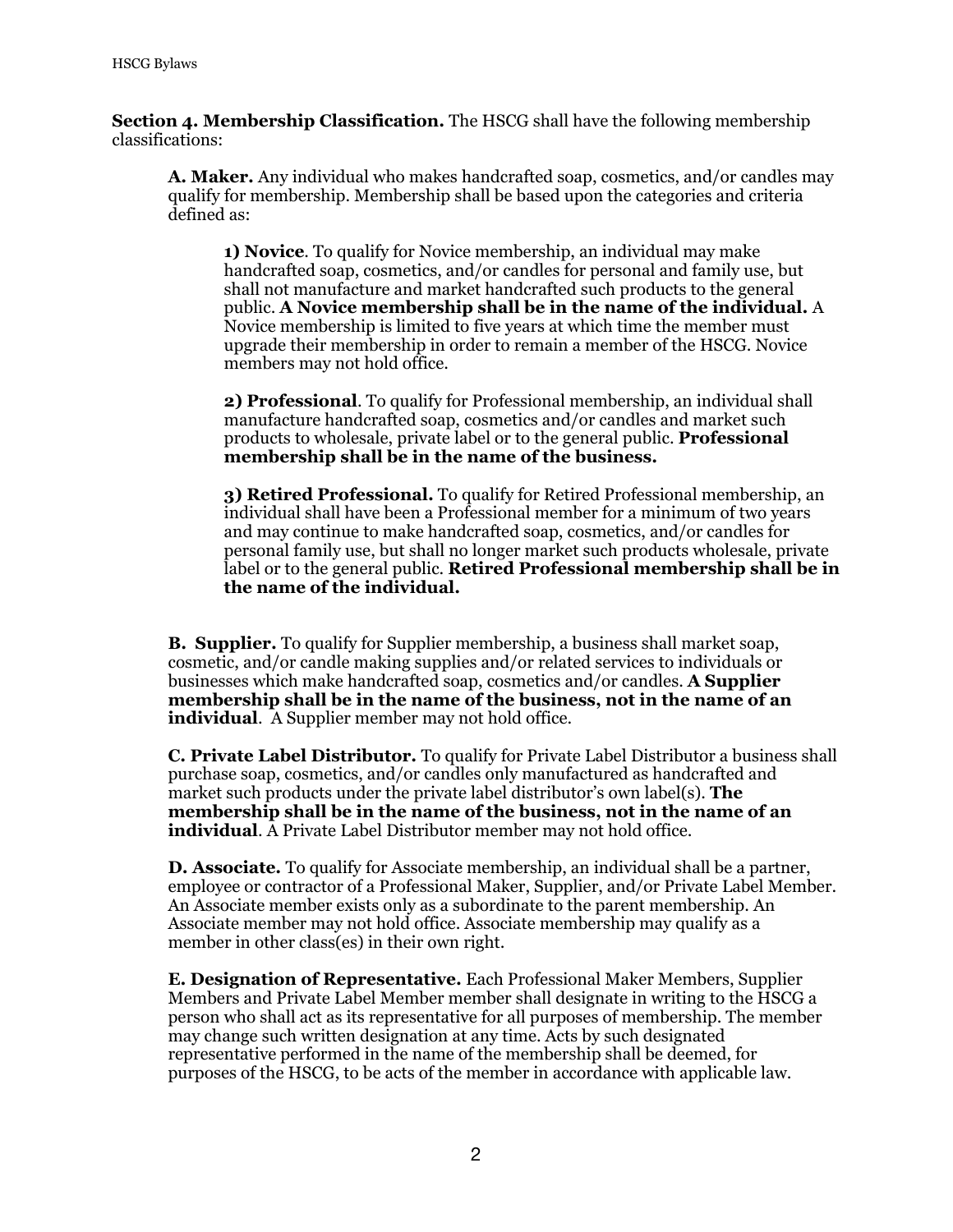**F. Benefactor Member.** Any member may choose to contribute additional financial support to the HSCG in addition to their regular membership dues to become a Benefactor Member. Benefactor Members shall be entitled to additional benefits based upon the level of contribution as established by the Board of Directors. Benefactor Levels shall be defined as:

1) Friend of the Guild.

2) Supporting Member.

3) Patron

**G. Honorary Life Membership.** Upon the signed recommendation of two members and a three-fourths vote by ballot at the annual business meeting, honorary life membership may be conferred upon an individual who shall have rendered notable service to the HSCG. An honorary member shall have none of the obligations of membership and shall be entitled to:

a) All member rights with the exception of making motions, voting, or holding office.

b) Member benefits as determined by the Board of Directors, but not less than those of a Novice Member.

c) An Honorary Life Member may choose to maintain a, Maker, Supplier or Private Label Membership in addition to their Honorary Life Status and would then receive all rights and benefits for that membership classification.

**H. Members of More than One Membership Classification.** Members qualified to vote under more than one membership shall be limited to one vote.

**Section 5. Eligibility for Membership.** A member shall be admitted upon submission of a completed membership application and payment of annual membership dues. The HSCG reserves the right to reject any membership application to the HSCG by a two-thirds vote of the Board of Directors.

**Section 6. Resignation.** Any member desiring to resign from the HSCG shall present a resignation in writing to the secretary, who shall present it to the Board of Directors for action. Any member who resigns or otherwise withdraws, voluntarily or involuntarily, from the HSCG shall cease to have any interest in the funds, assets, or activities of the HSCG and shall not be entitled to any refunds of any type or in any amount.

**Section 7. Reinstatement.** Any member who has resigned and whose resignation was accepted shall be granted reinstatement upon application accompanied by current dues and approval of the Board of Directors.

**Section 8. Suspension of Termination of Membership.** The Board of Directors has the power to suspend or terminate members for non-payment of dues; and to reprimand, to suspend, or to expel members in accordance with the HSCG bylaws, HSCG policies approved by the membership and the adopted parliamentary authority.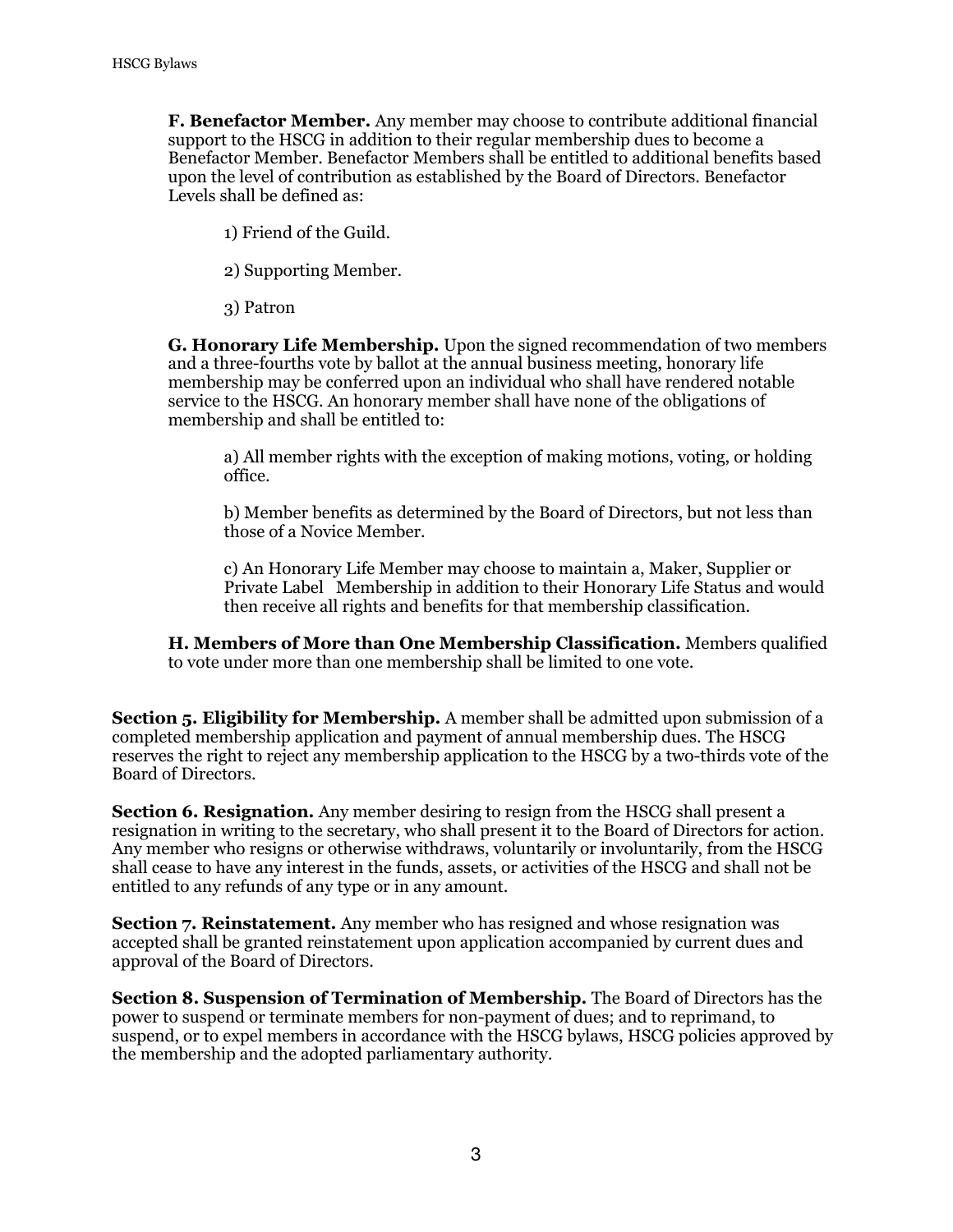#### **ARTICLE V - Dues**

**Section 1. Annual Dues.** The annual dues shall be established by the Board of Directors.

**Section 2. Dues Structure.** The board shall have authority to establish levels/tiers of dues within each membership classification.

**Section 3. Dues Payment.** Annual dues are due and payable by the member's dues renewal date. Membership shall be delinquent if dues are not paid on or before the renewal date. Renewal notices will be sent by U.S. Mail within 60 (sixty) days prior to the renewal date.

# **ARTICLE VI - Nominations and Elections**

**Section 1. Nominating Committee.** Three (3) members of the HSCG who are not currently serving on the Board of Directors shall be appointed as the Nominating Committee for the upcoming election by the outgoing Nominating Committee.

**Section 2. Eligibility to Serve.** No member shall serve more than two (2) one-year consecutive terms on the Nominating Committee.

#### **Section 3. Resignation.**

A. Any member of the Nominating Committee may resign at any time by giving written notice to the Board of Directors.

B. A member of the Nominating Committee whose membership in the Handcrafted Soap and Cosmetic Guild expires shall be automatically removed from the Nominating Committee.

C. A member of the Nominating Committee who fails to actively participate in the selection process by not responding within 48 hours of the third notice of the committee or the Board of Directors, without being excused, shall be deemed to have resigned from the committee.

**Section 4. Vacancies.** If a vacancy occurs on the Nominating Committee, the Board of Directors shall appoint another member to fill the vacancy.

**Section 5. Eligibility for Nomination.** A member currently serving on the Nominating Committee is not eligible for nomination for an open Board position or as President.

**Section 6. Duties.** The duties of the Nominating Committee shall be to carry out the following actions on a schedule to be determined by the Board of Directors:

A. To elect a member among themselves to serve as chairman of the Nominating Committee.

B. To actively solicit qualified candidates for the Board of Directors and to nominate at l east one (1) candidate per office for the ensuing term. A qualified candidate is one who is:

1) Willing and able to serve for the term of office, and

2) Will have been a member for at least one year at the time of taking office, and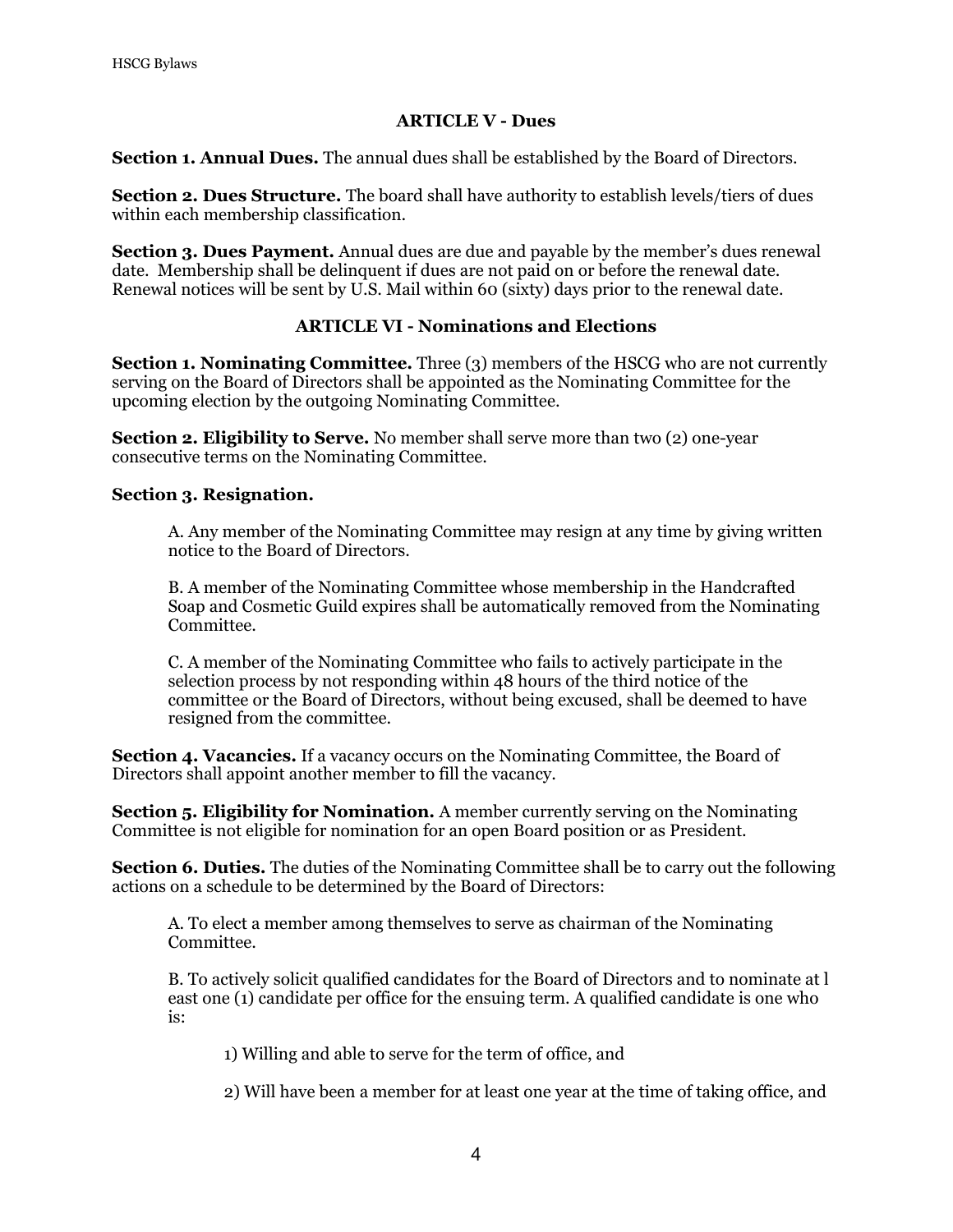3) Shall be at least 21 years of age at the time of taking office;

C. To present to the Board a slate of at least one (1) qualified candidate for each position to be filled;

D. To publish for the membership the list of candidates nominated for each office at least thirty (30) days prior to the election;

E. To verify eligibility of and acceptance by any individuals nominated by the membership in accordance with Section 7, Member Nominations;

F. To review and approve the electronic ballots to be presented to the membership;

G. To review and verify the final results of the election;

H. To present the election results to the membership at the Annual Meeting;

I. To appoint three (3) members to the Nominating Committee for the next election year, and

J. To remain in force until June 30th, or until their successors take office.

**Section 7. Member Nominations.** Following the publication of the slate of nominees by the Nominating Committee, two (2) voting members of the HSCG may nominate one candidate per each vacant office by nomination ballot. Ballots for nomination shall be available to the membership via the HSCG website or upon request from the HSCG office. All nomination ballots must contain full instructions for making and returning the ballots. Ballots may be returned by electronic, facsimile, or postal mail and must be received by the deadline determined by the Board of Directors. In no case may the period for submitting Member Nominations be less than 14 days. Each name submitted by nomination ballot, pending verification of eligibility by the Nominating Committee and acceptance by the nominee, shall be included as a candidate for office on the ballot of the next election.

**Section 8. Electronic Voting.** Voting shall be carried out electronically, with ballots submitted via the HSCG website or other suitable online venue. Any electronic election must allow members a period of not less than 14 days during which they may cast their votes. The Board of Directors and Nominating Committee shall be responsible to ensure only votes submitted by valid, current, members of the HSCG who are eligible to vote are accepted and counted. Recording of votes shall be done in such a way as to maintain anonymity of the voters and votes cast.

**Section 9. Election of Officers.** Elections shall be held annually. The candidates receiving the greatest number of votes shall be elected. In the event of a tie, the member with the longest continuous membership in the HSCG shall be deemed the winner.

**Section 10. Election by Acclamation.** In the event that a member is unopposed in an election to any position, or the number of members nominated is equal to or less than the number required to fill the positions, no voting shall be required for those position(s) and those members shall be declared elected.

**Section 11. Announcement of Election.** Winners of the election shall be announced at the Annual Meeting as part of the report of the Nominating Committee. The Board shall provide the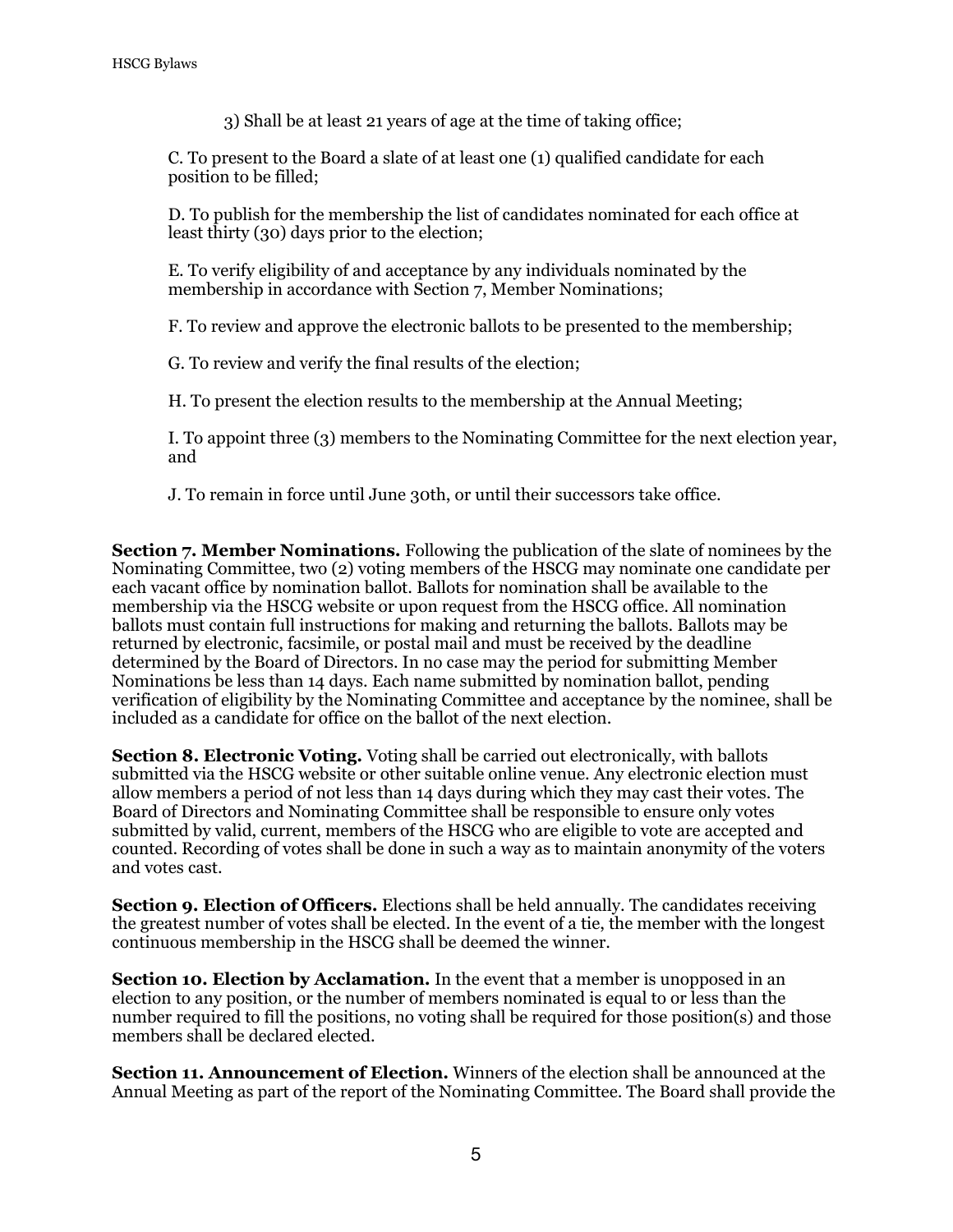results of the election to the general membership within thirty (30) days after the Annual meeting.

**Section 12. Retention of Voting Records.** All voting records shall be retained at the HSCG office until the end of the fiscal year in which the nominees took office. Thereafter the ballots ad records may be destroyed.

**Section 13. Ensuing Nominating Committee.** The Nominating Committee for the ensuing year shall take office on July 1st.

# **ARTICLE VII - Board of Directors**

**Section 1. Composition.** The members of the Board of Directors shall be the President, and four elected directors who shall serve as Vice-President, Secretary/Treasurer, and two Directors at large.

**Section 2. Duties of the Board of Directors.** The Board of Directors Shall:

A. Have full power and authority over the affairs of the HSCG between annual meetings except as otherwise provided in these bylaws;

B. Actively pursue the purposes and objectives of the HSCG;

C. Adopt special rules of order and standing rules to govern its proceedings and the affairs of the HSCG over which it has power and authority;

D. Adopt an annual budget;

E. Approve the annual financial statements and tax return provided by the CPA;

F. Have final approval of the place, date and time for the annual meeting;

G. Have final approval of the place, date, time and registration fee for the annual conference;

H. Approve standing and special committee chair appointments by the President unless otherwise stated in these bylaws;

I. Elect from the Directors a Vice-President and Secretary/Treasurer in its first meeting;

J. Establish promotional and educational programs;

K. Fill vacancies provided in these bylaws;

L. Have such other duties as are prescribed for the Board in these bylaws, in the adopted parliamentary authority or as deemed necessary for the administration of the HSCG;

M. Attend all scheduled Board Meetings and the Annual Meeting; and

N. Serve on special projects, standing committees and ad hoc Committees at the direction of the Board of Directors.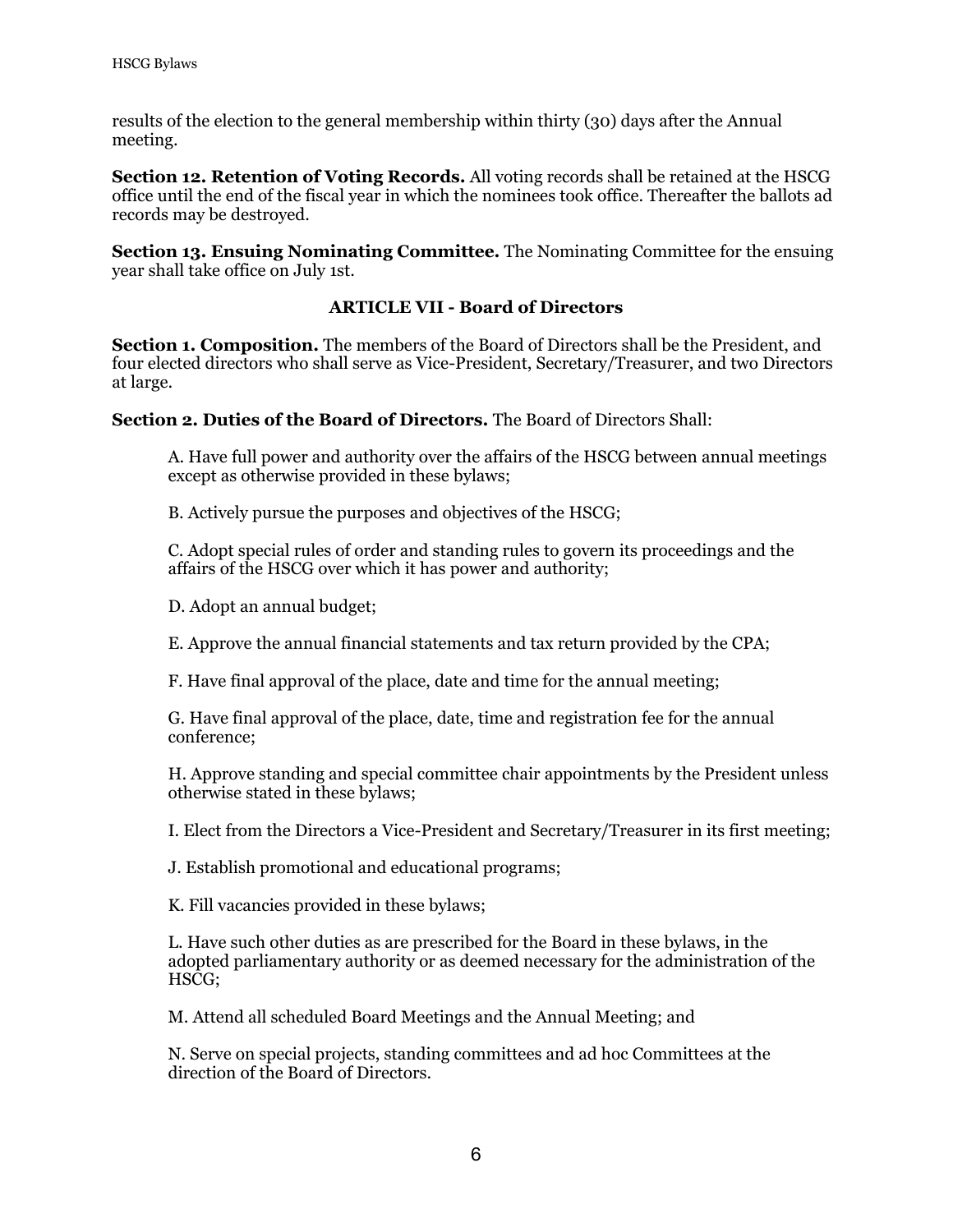**Section 3. Resignation of Board Members.** Any member of the Board of Directors may resign at any time by giving written notice to the Board. Any vacancy shall be filled in accordance with Article VIII Section 5, Vacancy in Office, and/or Section 6, Emergency Election.

**Section 4. Meetings.** The Board shall meet at least quarterly.

**Section 5. Special Meetings.** Special meetings of the Board of Directors may be called by the President or any two members of the Board of Directors with 24 hours oral or electronic notice.

**Section 6. Quorum.** Three (3) members of the Board of Directors shall constitute a quorum.

**Section 7. Removal of Officers.** Any officer may be removed by a two-thirds (2/3) vote of the Board of Directors, with cause. Any officer unable to attend a duly called meeting of the Board shall advise the President as to the reason for the absence. If an officer has two (2) consecutive absences from duly called meetings of the Board without an accepted excuse, the officer shall be deemed to have resigned. A Director whose membership in the HSCG expires without timely renewal shall be considered to have resigned.

**Section 8. Compensation and Reimbursement of Expenses.** Officers of the corporation HSCG may receive salaries or compensation from the HSCG for service in office at the discretion of the Board of Directors. Officers may be reimbursed for authorized reasonable business expenditures on behalf of the HSCG. This reimbursement shall be determined in advance of expenditures not otherwise provided in the budget. Any increase in salaries shall not take effect until the next term of office.

# **ARTICLE VIII - Officers**

**Section 1. Elected Officers.** The elected officers of the HSCG shall be a President and four (4) Directors who shall be known as the Board of Directors.

A. The President shall be elected by the membership as directed in Article VI, Nominations and Elections.

B. The Vice-President and Secretary/Treasurer shall be elected by the Board of Directors from the four elected Directors.

C. These officers shall perform the duties prescribed in these bylaws and in the adopted parliamentary authority.

**Section 2. Appointed Officers.** A Parliamentarian may be appointed as needed by the President or by a majority vote of the Board of Directors.

**Section 3. Qualifications for Office.** To be eligible for the office of President or Director, an individual shall be 21 years or older and have been a member of the HSCG at least one year at the time of taking office. Any person holding the office of President or Director must maintain a current membership in the HSCG.

**Section 4. Term of Office.** The elected officers shall assume office on July 1 following the election. Officers shall serve until the completion of their term or until their successors assume office. In the event of an emergency election, the elected officers shall assume office immediately upon the election becoming final and serve in office for the remainder of that term or until their successors assume office.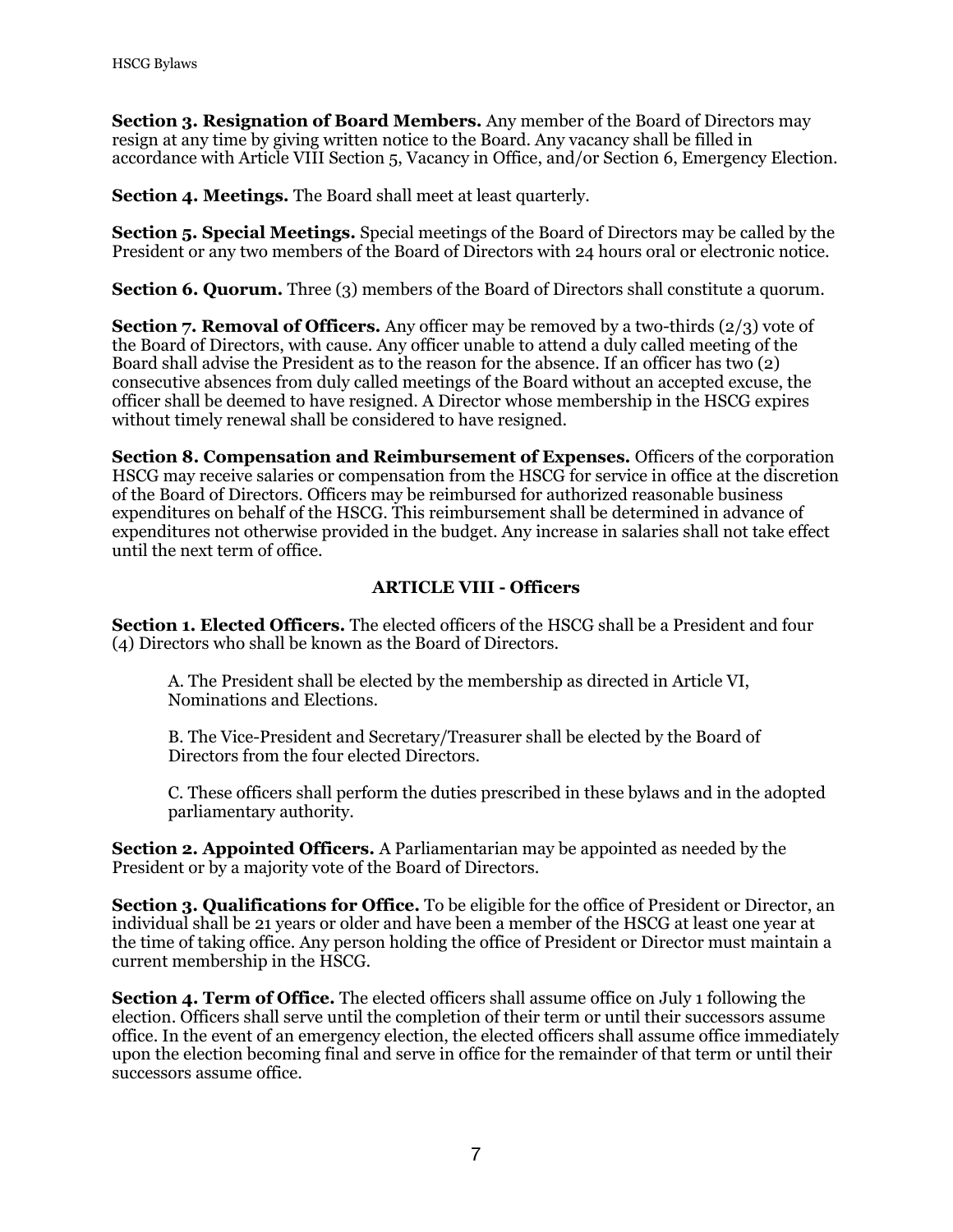**President.** The President shall serve one two year elected term and shall be eligible for reelection to two additional two year elected terms. No individual may serve more than three consecutive elected terms as President.

**Directors.** A Director shall serve a staggered two year term and shall be eligible for reelection for three additional staggered two year staggered terms in this office. Terms of the office will be overlapped so that each year 1/2 of the directors shall be replaced in order to provide continuity from year to year. No individual may serve more than four consecutive elected terms as Director.

# **Section 5. Vacancy in Office.**

A. In case of a vacancy in the office of President, the Vice-President shall serve as President for the remainder of the term. Any board member serving the office of President due to a vacancy will be considered serving within their term limits as a Director and shall be eligible to serve if elected by the membership for the full term limits as specified in Article VIII; Section 4, Term of Office.

B. If a current member of the HSCG Board of Directors is elected President at the Annual Election, the unexpired term of that director shall be filled by the Board Candidate receiving the next highest number of votes after the two expired seats are filled.

C. If one seat on the Board of Directors becomes vacant during the term and such vacancy is more than 60 days prior to the next election, the seat shall be filled by an appointment of the Board of Directors by a majority of the board members present and voting. If the seat becomes vacant less than 60 days prior to the next election the seat shall remain vacant until filled at the next scheduled election.

**Section 6. Emergency Election.** If two or more seats on the Board of Directors become vacant the remaining Board Members shall declare a need for an Emergency Election. In such a case, the Nominating Committee shall immediately proceed with the election process as described in Article VI, Nominations and Elections, providing that:

A. the time frame required for a regular election shall be suspended; and

B. the election shall be carried out in the most expedient manner possible; and

C. in no case may the period for submitting Member Nominations in accordance with Article 6, Section 7, or the period allowed for the casting of ballots be less than 14 days.

**Section 7. Duties of Officers.** The elected officers shall perform the duties provided in this section and such other duties as are prescribed for the office in these bylaws, by the Board of Directors, by the President, or in the adopted parliamentary authority.

# **A. Duties of the President.** The President shall:

1) Preside over all meetings of the Board of Directors, serve as Chairman of the Board, and official spokesperson of the HSCG.

2) To have general supervision of the affairs of the HSCG.

3) Appoint, subject to the approval of the directors, one member at large to serve on the ethics committee.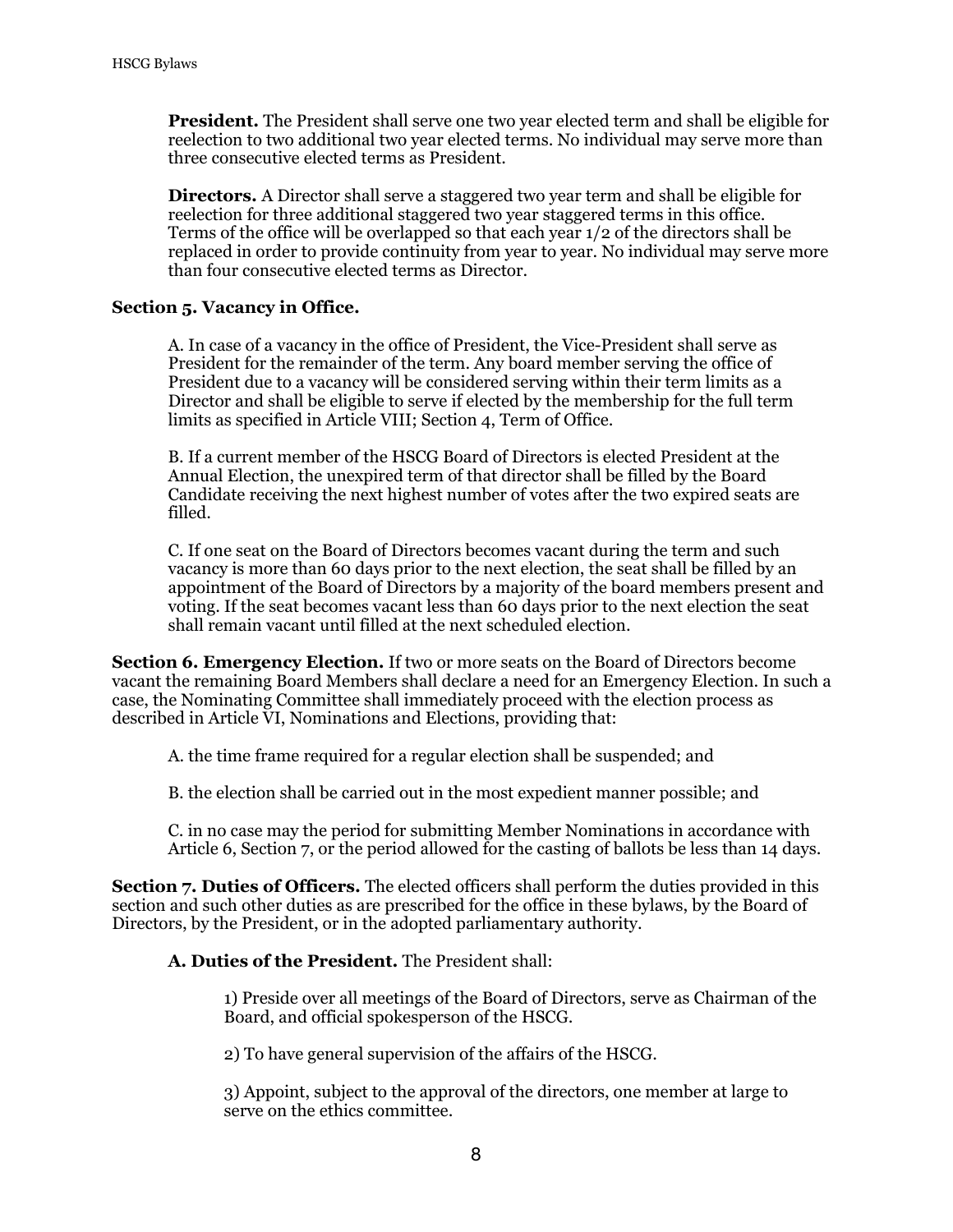4) Appoint, subject to the approval of the directors, the chairman of standing and special committees with the exception of the Nominating Committee.

**B. Dates of the Vice-President.** The Vice-President shall serve in the absence of the President and shall perform such other duties as prescribed by the President.

#### **C. Dates of the Secretary/Treasurer.**

1) Record the minutes of all meetings of the membership, the Board of Directors, and the Executive Committee.

2) Be custodian of all HSCG funds;

3) Make a financial report to the Board of Directors at each meeting; and at other times when requested by the President or the Board of Directors; and

4) Submit the most recent annual budget report and financial statement to the annual meeting.

#### **ARTICLE IX - Executive Committee**

**Section 1. Composition.** The members of the Executive Committee shall be the President, Vice President, and Secretary/Treasurer.

#### **Section 2. Duties.**

**A. Authority between Board Meetings.** The Executive Committee shall exercise the authority of the Board of Directors between meetings of the Board but only to the extent:

1) necessary to take action on business that requires action between Board meetings; and

2) action taken is not contrary to the instructions of the Board of Directors.

#### **B. Other Duties**

1) Analyze the Guild's progress in achieving its objectives;

2) Set the time and date of Board meetings;

3) Make recommendations to the Board of Directors;

4) Hire and fire the Executive Director, with the approval of the Board of Directors;

5) Have financial oversight of the ongoing business of the HSCG;

6) Approve the disbursal of funds; and

7) Have such other duties as are prescribed for the Executive Committee in these bylaws or by the Board of Directors.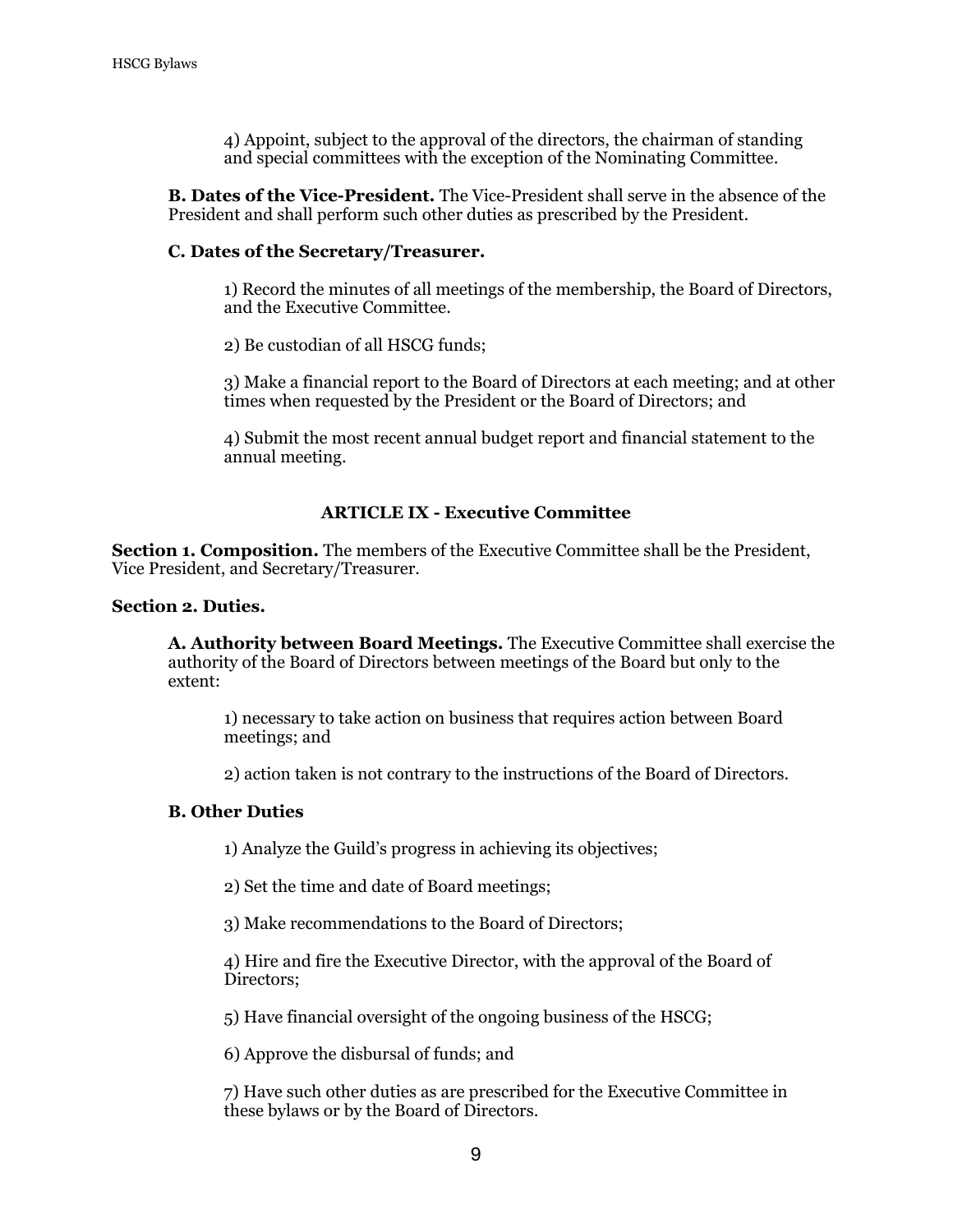**Section 3. Meetings.** Meetings of the Executive Committee may be called by the President or any two members of the Executive Committee with at least 24 hours oral or electronic notice.

**Section 4. Quorum.** Three members of the Executive Committee shall constitute a quorum.

**Section 5. Vote Required.** The adoption of a main motion and approval of appointments shall require the affirmative vote of a majority of the members of the Executive Committee present providing a quorum is present.

#### **ARTICLE X - Executive Director**

**Section 1. Hiring and Firing.** The Executive Committee, with the approval of the Board of Directors will have the authority to employ and, in accordance with applicable law, to terminate the employment of an Executive Director.

**Section 2. Position.** The Executive Director shall serve as the Chief Executive Officer of the corporation and shall serve in a non-voting, ex-officio capacity to the Board of Directors and its committees.

**Section 3. Responsibility.** The Executive Director shall be responsible for all the day-to-day management functions, including all activities related to the production of the Annual Conference and the Annual Meeting. They shall manage and direct all activities of the corporation in accordance with policies established by the Board of Directors and shall be responsible to the Board.

**Section 4. Duties:** Within their authority, and in the course of their duties, the Executive Director shall:

A. Prepare an annual budget to be presented to the Board of Directors for approval;

B. Employ and discharge all members of the staff necessary to carry out the work of the corporation, and fix their compensation subject to budgetary constraints and approval by the Board of Directors;

C. Define the duties of the staff, supervise their performance, establish titles, and delegate those responsibilities of management as shall, in their best judgment, be in the best interest of the corporation;

D. Retain outside Certified Public Accountant to periodically examine all HSCG financial accounts and file to the correct authority all necessary financial documents.

E. Attend all meetings of the Board of Directors, the Executive Committee, and all other committees, but may be excused at meetings called to review their performance and/or compensation; and

F. Carry out other such duties as may be assigned by the Board of Directors.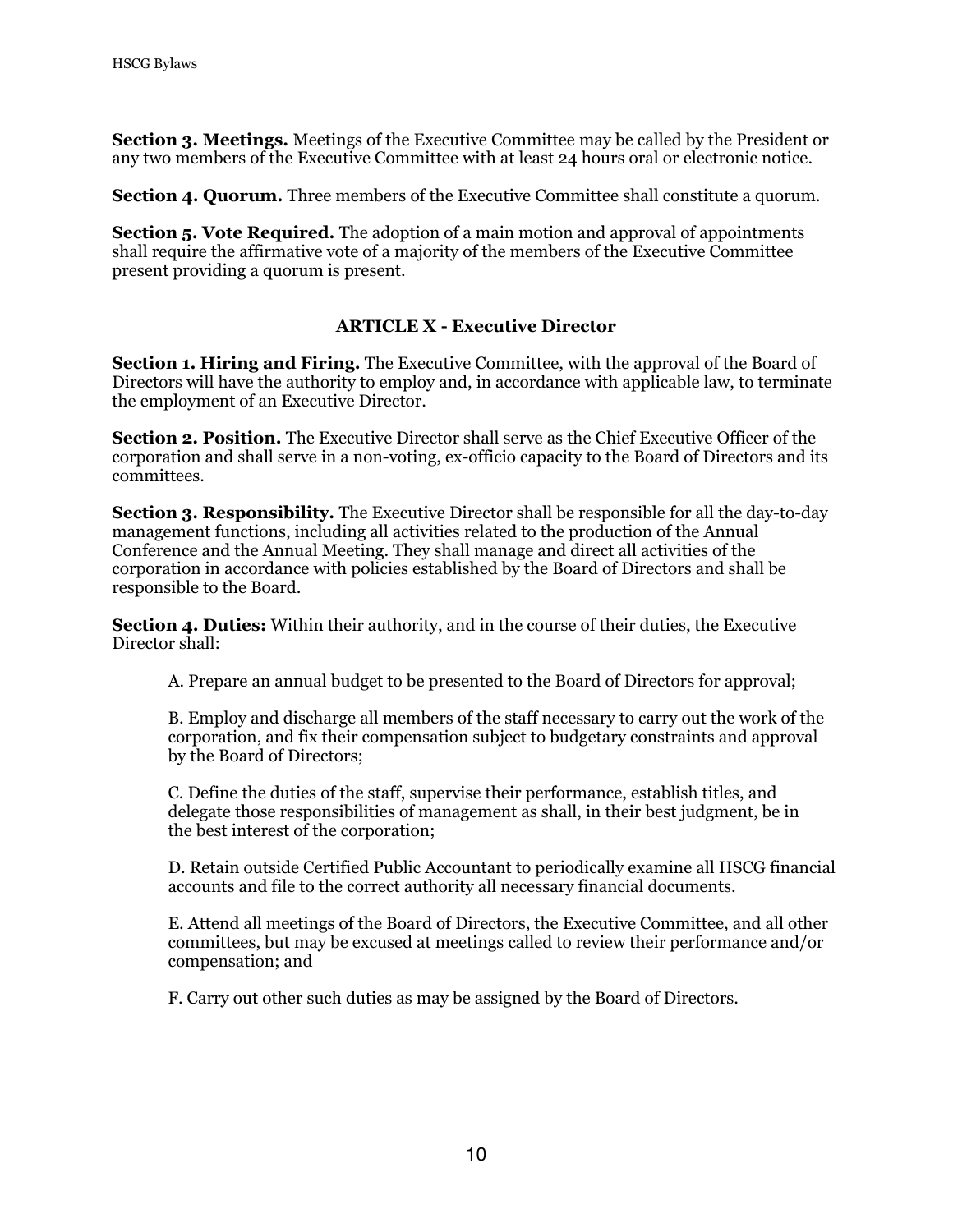# **ARTICLE XI - Committees**

#### **Section 1. Standing Committees.**

**A. Composition, Accountability, and Term.** The standing committees of the HSCG shall be Policy Procedures and Bylaws, and Ethics.

1) All committee chairmen shall be responsible to the President or to a Board Member designated by the President and approved by the Board of Directors.

2) Committees shall be composed of a chairman appointed by the President and approved by the Board of Directors and at least two other members appointment by the committee chair with approval of the Board of Directors unless otherwise stipulated within these bylaws.

3) The term of committee members shall be for two years or until their successors have been chosen unless otherwise stipulated within these bylaws.

**B. Policy, Procedure and Bylaws.** The Policy Procedure and Bylaws committee shall:

1) Periodically review and suggest changes to the Board of Directors to the HSCG's policies and procedures.

2) Review all submitted amendments, propose amendments, and ensure with the assistance of legal counsel that the bylaws and all policies and procedures are in compliance with applicable federal and state statutes.

**C. Ethics Committee.** The Ethics Committee shall be composed of at least three members, each serving a three year staggered term. Each year the President with the approval of the Board of Directors shall appoint one member to serve on the Ethics Committee. The committee shall be responsible for the investigation and resolution of any complain against an HSCG member for violation of the HSCG Code of Ethics, in accordance with the Bylaws, approved policies of the HSCG and the adopted parliamentary authority.

**Section 2. Advisory Council.** The Board of Directors of the HSCG may invite, by unanimous consent, acknowledged leaders in the various fields relating to the handcrafted soap and cosmetics to serve on an Advisory Council. The duties of the Advisory Council shall be to provide professional input and advice to the Board of Directors in such matters that further the goals and objectives of the HSCG.

**Section 3. Other Committees; President's Ex-Officio Committee Membership.** Such other committees, standing or special, shall be appointed by the President and approved by the Board of Directors as the HSCG or the Executive Board shall from time to time deem necessary to carry on the work of the HSCG. The President shall be an ex-officio member of all committees except the Nominating and Ethics Committees.

**Section 4. Volunteers.** A committee may recruit volunteers to assist in the execution of the plans and projects being carried out by the committee. Any member of the HSCG may serve as a volunteer to assist a committee. Nonmember volunteers may be accepted at the discretion of the Board of Directors.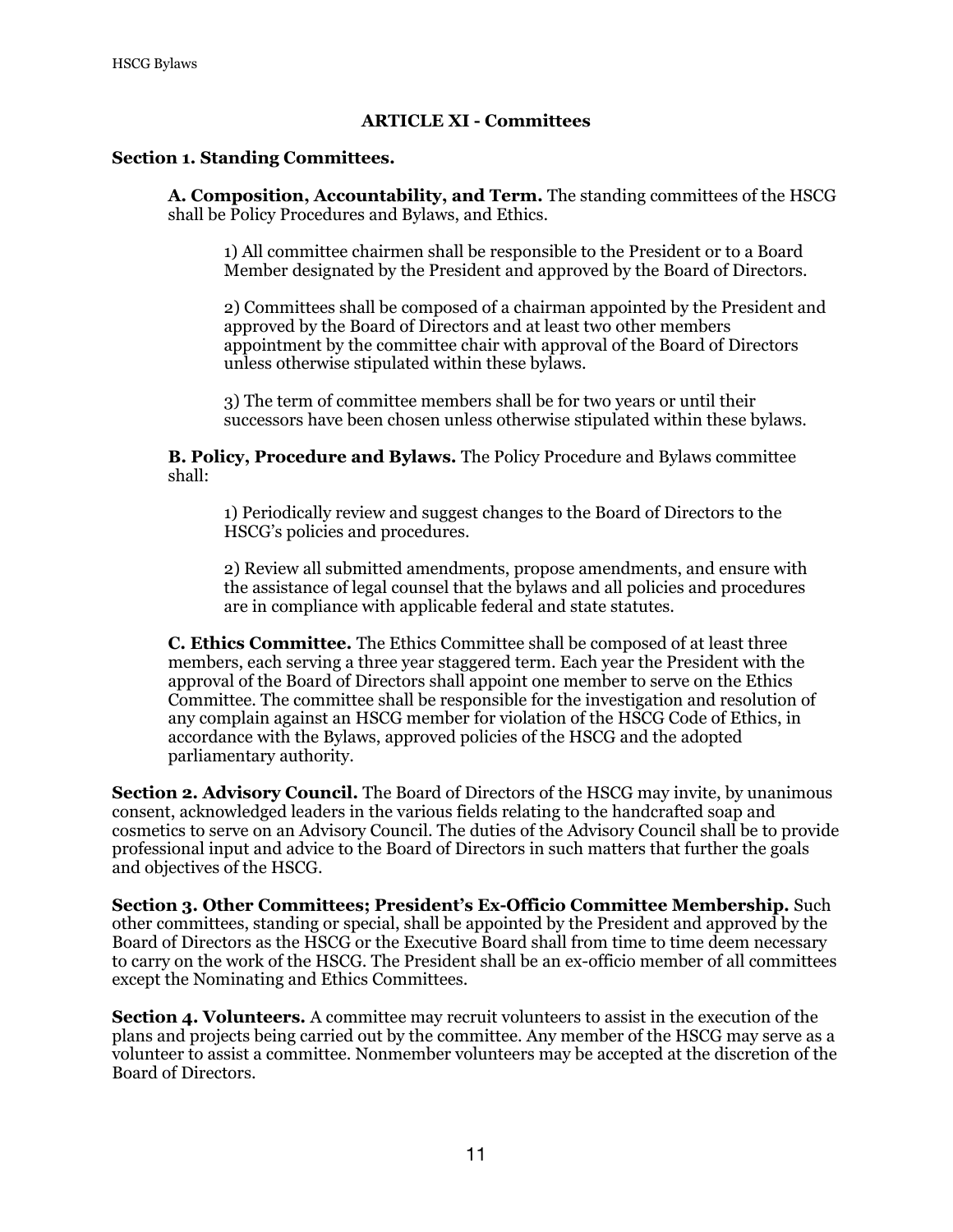**Section 5. Reimbursement of Expenses.** Members of committees may be reimbursed for reasonable out-of-pocket expenses incurred by them in performing their duties as members of duly appointed committees, as authorized by the Board of Directors. This reimbursement shall be determined in advance of expenditures not otherwise provided in the budget.

# **ARTICLE XII - Meetings**

**Section 1. Membership Business Meetings.** There shall be a minimum of one (1) Membership Business Meeting per year to be held during the Annual conference. The Annual Meeting shall be held at a time and place set by the Board of Directors. There shall be no less than nine (9) or more than fifteen (15) months between Annual Meetings.

**Section 2. Special Meetings.** Special Meetings of the members may be called by a two-thirds (2/3) vote of the Board of Directors or by a petition signed by not less than 1% of the current membership. Special Meetings shall be held at such times, and such places as the requesting body may determine. Written notice of any Special Meeting, stating the date, time, place, and purpose of the meeting shall be sent to each member at the member's last address shown on the HSCG's records, at least fifteen (15) days prior to the date of the meeting.

**Section 3. Quorum.** Three percent (3%) of the total membership shall constitute a quorum at any regular or special business meeting of the HSCG.

**Section 4. Electronic Meetings.** The Board of Directors, Executive Committee, standing committees, and special committees are authorized to meet by telephone conference or through other electronic communication media so long as all members may simultaneously hear each other and participate during the meeting.

# **ARTICLE XIII - Indemnification**

**Section 1. Indemnification.** To the fullest even permitted by Delaware Statutes, enacted or as may be hereafter amended, or by any other applicable law, officers, committee members and other persons in their official capacity shall be entitled to indemnification from the HSCG.

**Section 2. Limitations of Liability.** Officers, committee members and other such persons shall not be liable for such acts or omissions, in such manner, under such circumstances, and to such extent as permitted by Delaware, in such manner, under such circumstances, and to such extent as permitted by Delaware Statutes, as now enacted or as may hereafter be amended.

# **ARTICLE XIV - Dissolution**

The HSCG may be dissolved by a two-third  $(2/3)$  vote of members present at the annual Member Business Meeting or a Special Meeting called for that purpose. Upon dissolution of the HSCG, the Board shall, after making provisions for payment of all liabilities of the HSCG, dispose of all the assets of the HSCG then remaining exclusively for the purpose and objects of the HSCG, in such a manner, or to such organization or organizations operated exclusively for educational, religious, or charitable purposes which shall, at that time, qualify as an exempt organization or organizations under Internal Revenue Code of the United States of America, as the Board may determine.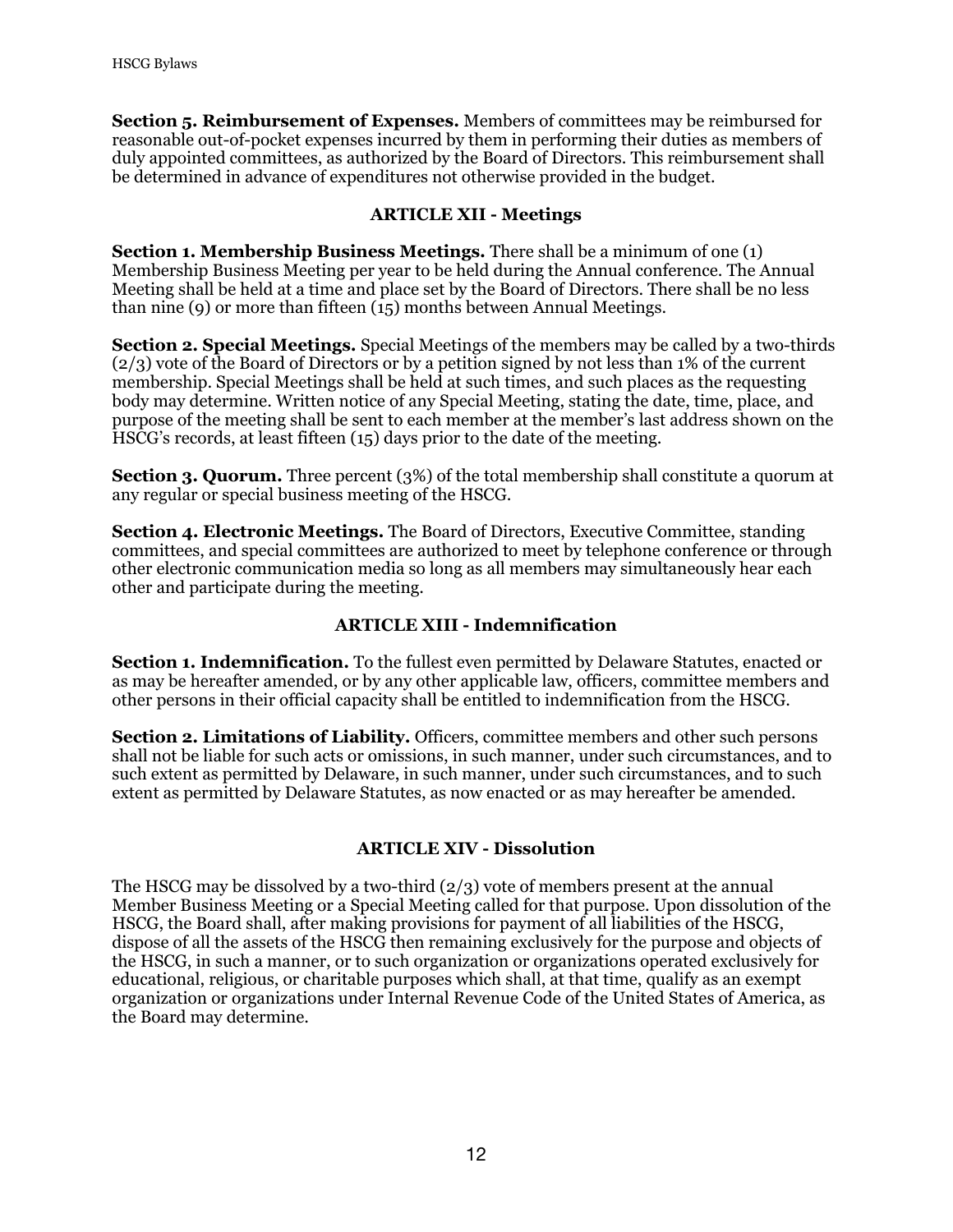# **ARTICLE XV - Parliamentary Authority**

The rules contained in the current edition of *Robert's Rules of Order Newly Revised* shall govern the proceedings of the HSCG in all cases to which they are applicable and in which they are not inconsistent with these bylaws and any special rules of order that the HSCG may adopt.

# **ARTICLE XVI - Amendment**

**Section 1. Proposed Amendments.** Proposed amendments to these bylaws must be reviewed by the Policies Procedures and Bylaws Committee and approved by the Board of Directors before being presented to the membership for approval.

**Section 2. Member Comments.** Any proposed amendments must be published to the membership along with the rationale behind each amendment. Members shall have at least thirty (30) days to review and comment on any proposed amendments to the bylaws. Comments must be submitted to the Policies, Procedures and Bylaws Committee prior to the published cutoff date.

**Section 3. Comment Review Process.** The Policies Procedures and Bylaws Committee shall review all comments received and revise the proposed amendments as applicable and appropriate. The Committee shall document their action in response to comments received and such document shall accompany final bylaw amendment proposal submitted to the Board of Directors for approval and to the membership for vote.

**Section 4. Notification of Final Amendment Proposal.** The final amendment proposal shall be published to the membership not less than 10 days before voting commences.

**Section 5. Methods of Voting.** These bylaws may be amended to by mail ballot, electronic voting or in person at the Annual Meeting. The voting method shall be determined by the Board of Directors. If voting by mail, members shall be given at least 15 days to respond. If voting electronically, membership shall be given at least 7 days to respond.

**Section 6. Approval.** Any amendments to these bylaws must be passed by two-thirds of those voting.